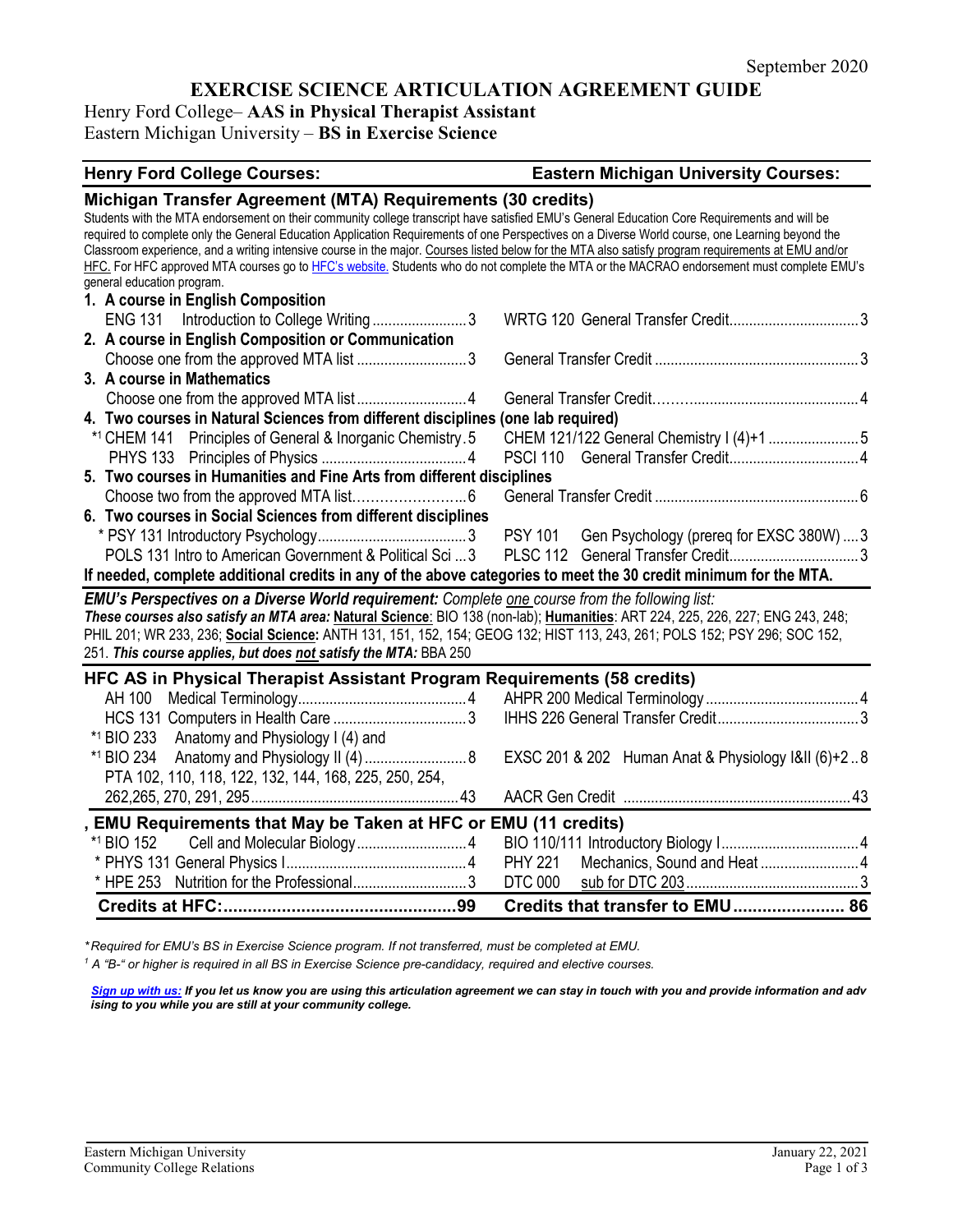# **EXERCISE SCIENCE ARTICULATION AGREEMENT GUIDE**

Henry Ford College– **AAS in Physical Therapist Assistant** Eastern Michigan University – **BS in Exercise Science**

## **Completion of the BS in Exercise Science at EMU**

## **Major Requirements (38 credits)**

*A "C"or higher is required in all required and elective courses in the exercise science major.*

| <b>Required Courses</b> | (32 credits)                            |
|-------------------------|-----------------------------------------|
| <b>EXSC 205</b>         | Quantitative Mthds in Exercise Science3 |
| <b>EXSC 300</b>         |                                         |
| <b>EXSC 305</b>         |                                         |
| 1EXSC 380W              | Exercise and Sport Psychology3          |
| <b>EXSC 405</b>         |                                         |
| <b>EXSC 410</b>         |                                         |
| <b>EXSC 430</b>         | Clinical Exercise Electrocardiography3  |
| 1EXSC 431W              |                                         |
| <b>EXSC 432</b>         | Exercise Programming and Prescription3  |
| <b>EXSC 433</b>         | Princ of Sport Performance Training3    |

## **Elective Courses (6 credits)**

Choose 2 courses from the following.

- EXSC 408 Exercise Epidemiology (3)
- EXSC 412 Endurance Training and Performance (3)
- EXSC 415 Diabetes and Obesity (3)
- EXSC 418 Human Cadaver Laboratory (3)
- EXSC 419 Sports Supplements & Ergogenic Aide (3)
- EXSC 435 Echocardiography (3)

Students who successfully complete the Physical Therapy Assistant program at HFC prior to transferring to EMU will have EXSC 144, EXSC 330L4, and EXSC 480L4 waived.

## **LBC Requirement**

One Learning Beyond the Classroom (LBC) course or noncredit experience must be completed at EMU. Consult advisor for options.

*1 Fulfills EMU's Writing Intensive Requirement*

*Note: It is recommended you contact EMU as soon as you are considering transferring to receive advising. Please see the contact information for EMU on the third page.*

## **Sample Full time Sequence:**

*Courses may not be offered every semester. Consult advisor to plan a program of study.*

| <b>Fall Semester Start</b> | (13 credits) |
|----------------------------|--------------|
|                            |              |
|                            |              |
|                            |              |
|                            |              |

### **Winter (16 credits)**

| וסווונט  |                                               | $110$ Greater |
|----------|-----------------------------------------------|---------------|
| EXSC 410 | F, W; pre-req EXSC 300 & admitted 4           |               |
| EXSC 430 |                                               |               |
|          | EXSC 431W F, W; pre-req EXSC 300 & admitted 3 |               |
|          | EXSC 432 F, W; pre-req EXSC 410 & admitted 3  |               |
|          |                                               |               |

## **Summer (9-12 credits)**

|  | EXSC 305 F, W, S; pre-req PHY 221 & EXSC 201 & 202  3 |  |
|--|-------------------------------------------------------|--|
|  |                                                       |  |
|  |                                                       |  |
|  |                                                       |  |